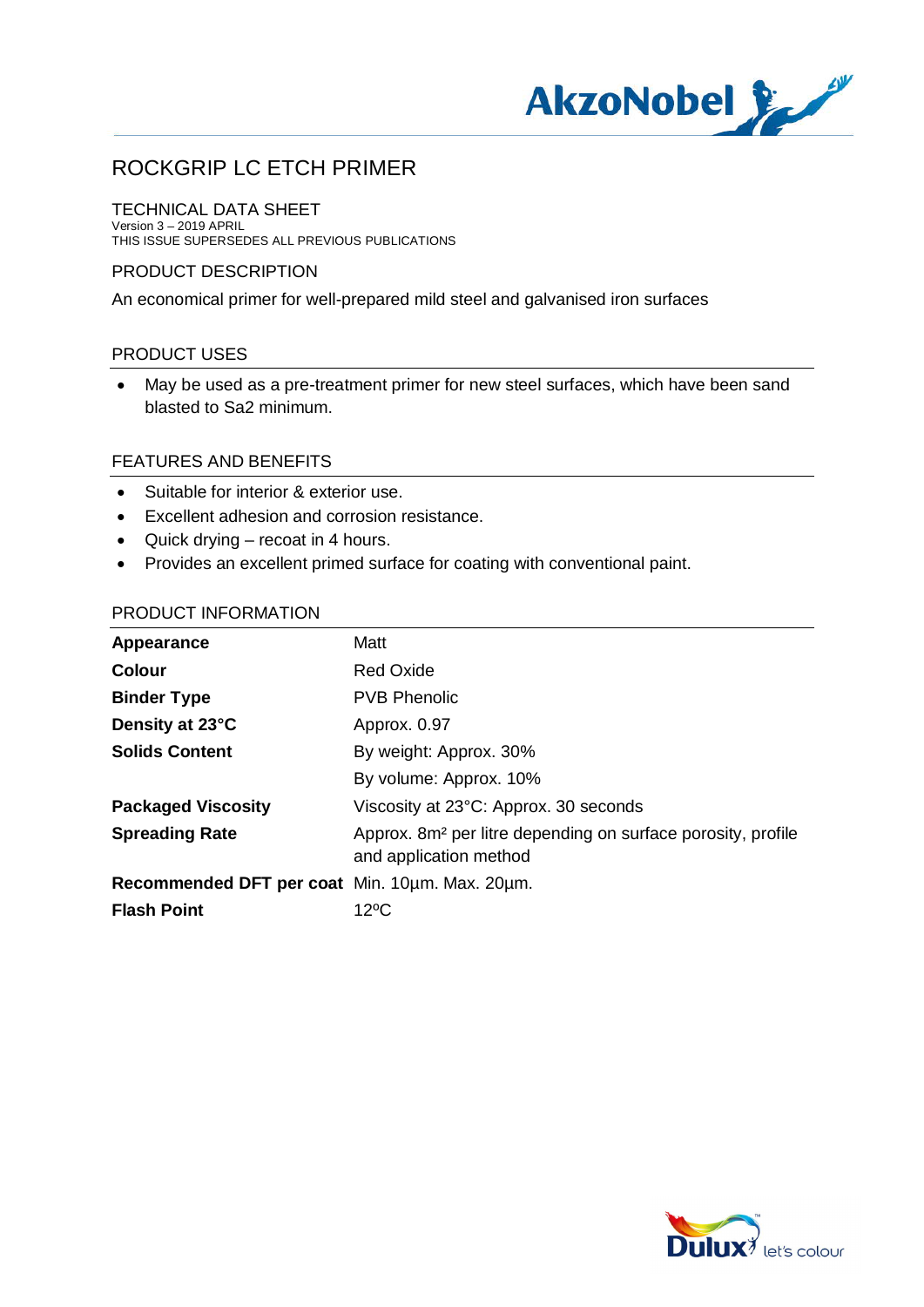

## APPLICATION INFORMATION

| Mixing                                | Stir until homogeneous with a flat paddle.                                                                                                                                     |
|---------------------------------------|--------------------------------------------------------------------------------------------------------------------------------------------------------------------------------|
| <b>Application Surface conditions</b> | Surface Temperature between 10 - 35°C. Relative Humidity<br>between 10 - 85 % OR 2°C above dew point minimum.                                                                  |
| Application methods                   | Brush or spray. Roller application is not recommended.                                                                                                                         |
| <b>Thinner</b>                        | Thinning not recommended for brush application. Ready for<br>use after thorough stirring. Etch Primer Thinner if required<br>for spraying to maximum of 10% of product volume. |
| <b>Drying Time</b>                    | Touch dry 1 hour at 23°C.                                                                                                                                                      |
| <b>Recoating Time</b>                 | 4 hours for conventional coatings, (drying times will be<br>extended during cold, wet or humid conditions). It is<br>preferable to over-coat within 14 days.                   |
| Cleaning of equipment                 | After use, remove as much product as possible, and then<br>clean immediately with Etch Primer Thinner.                                                                         |
| <b>Substrates</b>                     | Suitable for galvanised iron, sand-blasted mild steel and all<br>non-ferrous metals.                                                                                           |
| Precautions:                          | Do not apply during cold (below 10°C) or wet weather.                                                                                                                          |
|                                       | Not suitable for direct application to powdery or friable<br>surfaces whether previously painted or not.                                                                       |
|                                       | Do not apply over rusty, unprepared metal surfaces.                                                                                                                            |
|                                       | Quick drying - avoid application to very hot surfaces.                                                                                                                         |
|                                       | Not designed to withstand natural weathering. When using<br>conventional coatings, it must be over coated as soon as<br>possible, particularly in coastal conditions.          |
| <b>Coats Required</b>                 | Apply one or two coats Rockgrip LC Etch Primer,<br>depending on the severity of the conditions. Two coats are<br>preferred for coastal conditions.                             |
| <b>Top Coating</b>                    | Over-coat primer with one overall coat Rockgrip General<br>Purpose Undercoat, and finish with 2 top coats.                                                                     |

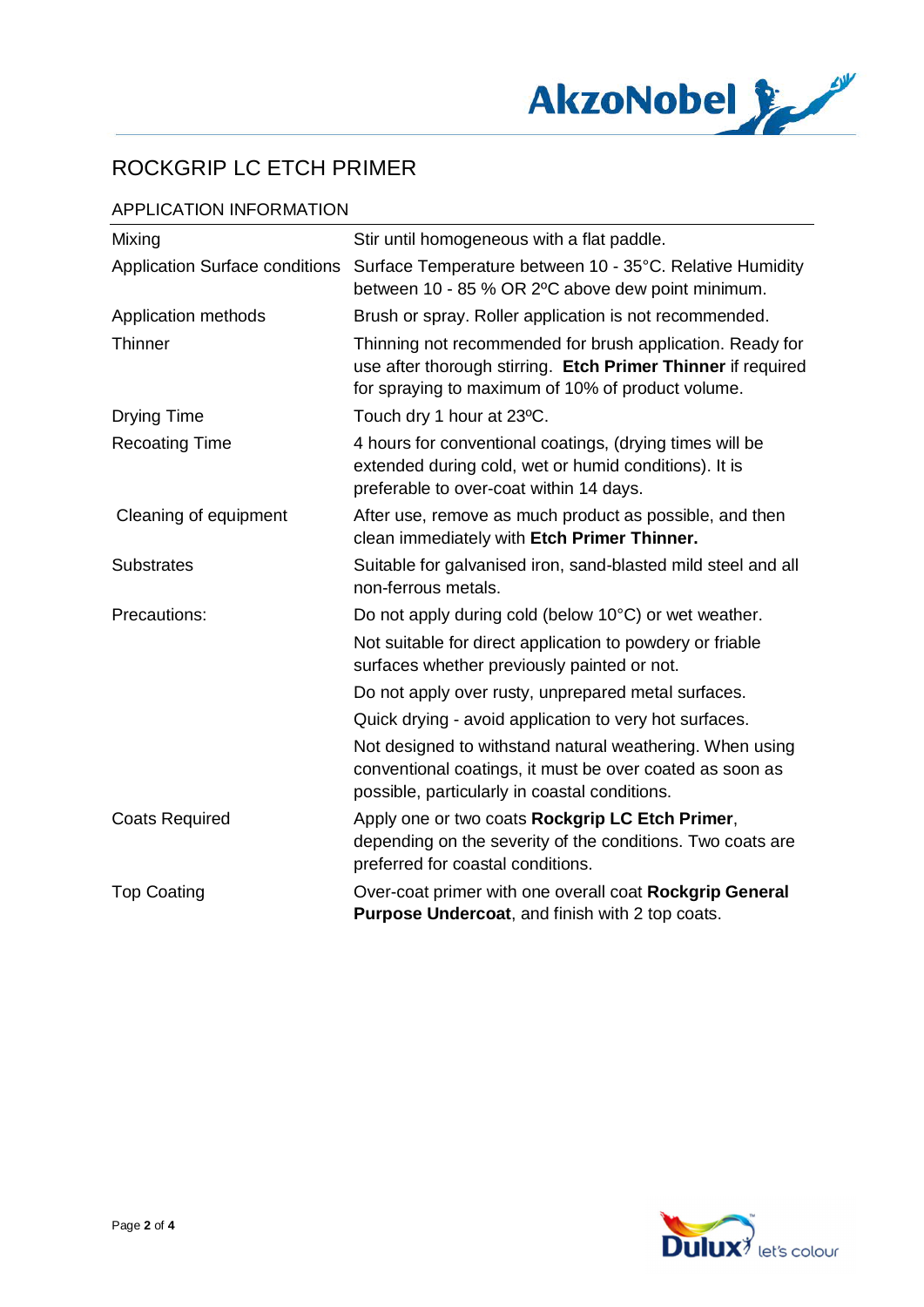

## SURFACE PREPARATION

Ensure that surfaces are sound and free from rust, dust, oil, grease, dirt, and debris. Surfaces must be thoroughly dry.

## NEW SURFACES

## **Galvanised Iron, Aluminium and all Non-ferrous Metals**

- · Clean and degrease with **Dulux Galvanised Iron Cleaner**. A water-break free surface indicates thorough cleaning - running water should not form droplets.
- · Apply 1 or 2 coats **Rockgrip LC Etch Primer**, depending on the severity of the conditions. Two coats are preferred for coastal conditions.

## **Mild Steel**

- · Hand cleaning is not recommended.
- · Surfaces must be clean and rust-free. Remove millscale and rust by abrasion blasting to Sa2.
- · Ensure that the blasted areas are dry and free of grease and dust. A solvent wash (rags dipped in lacquer thinner) may be used. Change the rags frequently.
- Allow drying.
- · Apply 1 or 2 coats **Rockgrip LC Etch Primer**, depending on the severity of the conditions. Two coats are preferred for coastal conditions.

## PREVIOUSLY PAINTED SURFACES

- · Rust and flaking paint must be completely removed prior to spot-priming bare, exposed areas with **Rockgrip LC Etch Primer**.
- · Build up spot-primed areas with **Rockgrip General Purpose Undercoat** to the same level as the rest of the paintwork.

## HEALTH AND SAFETY INFORMATION

This product contains no added lead. Avoid contact with skin or eyes. Keep out of reach of children. If accidently swallowed, seek medical advice immediately and show this container to the doctor. Dry sanding, flame cutting and/or welding of the dry paint film will give rise to dust and/or hazardous fumes. Wet sanding should be used wherever possible.

If exposure cannot be avoided by the provision of local exhaust ventilation, suitable respiratory protective equipment should be used. Do not empty into drains or watercourses.

Ensure good ventilation during application and drying. It is recommended to use suitable protective clothing and equipment. To avoid the risk of spillage, always store and transport containers in a secure upright position. Refer to Material Safety Data Sheet for complete information.